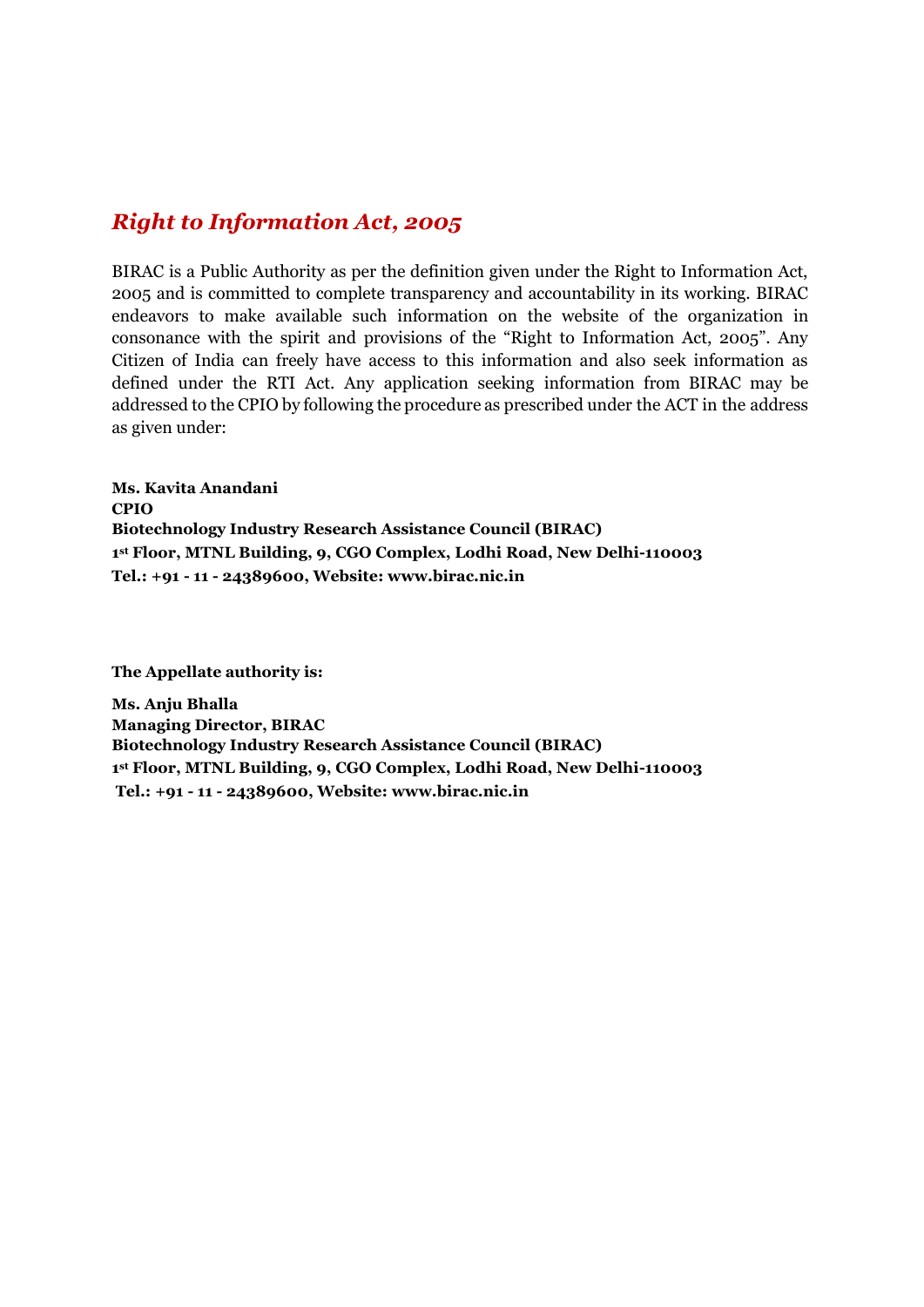## *Organization Structure*

Biotechnology Industry Research Assistance Council (BIRAC) is a not-for-profit Section 8, Schedule B, Public Sector Enterprise, set up by Department of Biotechnology (DBT), Government of India as an Interface Agency to strengthen and empower the emerging Biotech enterprise to undertake strategic research and innovation, addressing nationally relevant product development needs.

BIRAC is an industry-academia interface and implements its mandate through a wide range of **impact initiatives,** be it providing access to risk capital through targeted funding, technology transfer, IP management and handholding schemes that help bring **innovation excellence** to the biotech firms and make them globally competitive. In its Five years of existence, BIRAC has initiated several schemes, networks and platforms that help to **bridge the existing gaps** in the industry-academia Innovation research and facilitate novel, high quality affordable products development through cutting edge technologies. BIRAC has initiated partnerships with several national and global partners to collaborate and deliver the salient features of its mandate.

BIRAC's core mission is to work as a Development Agency in the field of biotechnology to address the national needs of health and food security problems through bottom up Competitive grant approach or through top down product development programmes. To achieve this, BIRAC is working in partnership with private, public and international groups. The organization has diverse teams and still affirm operational reciprocity.

BIRAC has a unique organization and governance structure for successful and effective functioning:

- The Core function is to provide support for discovery technologies, product development/ translational stages and for technology diffusion across different sectors like Public Health, Agriculture and Green technology and Industrial process. So, BIRAC has cross functional teams to fulfill this mission
- The verticals address the different stages of biotechnology product development, the lateral teams are cross cutting inter disciplinary groups (like healthcare, agriculture, green technology) which focusses on a particular product and see it through from discovery to diffusion stage
- There are other groups such as Investment, Specialized Services, Strategic Partnerships, and Entrepreneurship Development which facilitate the core function
- The Area Specialized Group has specialists/ scientists from various sectors who act as technical support group and provide technical guidelines.
- There are enabling groups like HR and Admin, Finance, Corporate Affairs and legal which are imperative for smooth functioning of BIRAC.
- Each department is led by a Head and the team members are hired based on the requirement and area of specialization.

All BIRAC employees are appointed on Contractual basis (Contract of Service) at different Levels based on their qualifications and experience. A Contract Career path has been developed for BIRAC employees .The Initial contracts is for 4 years, with the next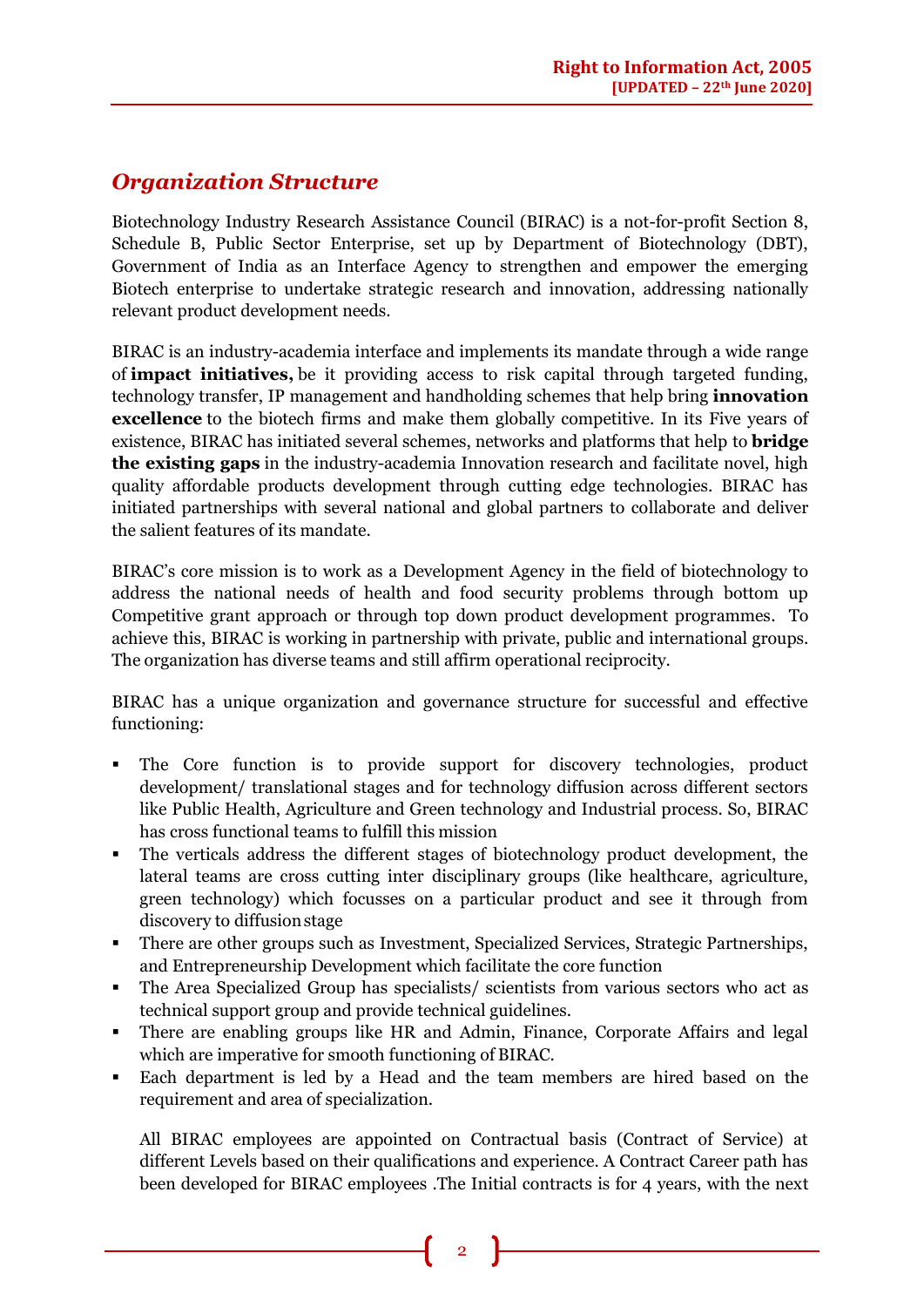two renewals of 5 years and thereafter for 10 years or till attainment of the age of superannuation i.e. 60 years, whichever is earlier.

## *Compensation Structure*

| <b>Level</b>   | <b>Designation</b>            | <b>Band</b>       | <b>Pay Scale</b>      |
|----------------|-------------------------------|-------------------|-----------------------|
| E1             | Officer                       | Band <sub>1</sub> | 40,000 - 1,20,000     |
|                |                               | Band <sub>2</sub> | 45,000 - 1,40,000     |
| E <sub>2</sub> | <b>Deputy Manager</b>         | Band1             | 50,000 - 1,50,000     |
|                |                               | Band <sub>2</sub> | 55,000 - 1,60,000     |
| E <sub>3</sub> | Manager                       | Band <sub>1</sub> | $60,000 - 1,70,000$   |
|                |                               | Band <sub>2</sub> | 65,000 - 1,80,000     |
| E <sub>4</sub> | Senior Manager                | Band1             | 70,000 - 1,90,000     |
|                |                               | Band <sub>2</sub> | 75,000 - 2,00,000     |
| E <sub>5</sub> | <b>Chief Manager</b>          | Band <sub>1</sub> | 80,000 - 2,10,000     |
|                |                               | Band <sub>2</sub> | $90,000 - 2,20,000$   |
| E <sub>6</sub> | <b>Deputy General Manager</b> | Band <sub>1</sub> | 90,000 - 2,30,000     |
|                |                               | Band <sub>2</sub> | $1,00,000 - 2,40,000$ |
| E7             | <b>General Manager</b>        | Band1             | $1,00,000 - 2,50,000$ |
|                |                               | Band <sub>2</sub> | $1,10,000 - 2,60,000$ |
| E8             | <b>Group General Manager</b>  | Band1             | $1,20,000 - 2,70,000$ |
|                |                               | Band <sub>2</sub> | 1,30,000 - 2,80,000   |

The compensation structure of BIRAC w.e.f. 1<sup>st</sup> January 2017 is as under:-

## *Perks and Allowances*

BIRAC employees are paid HRA @ 24% of Basic Pay. This will be revised to 27% when DA crosses 25% and further revised to 30% when DA crosses 50% as per DPE instructions. The Perquisites will also be given to all employees under the 'Cafeteria approach' limited to 35% of the Basic Pay. Under the concept of 'Cafeteria approach' the executives are allowed to choose from a set of perks & allowances within the ceiling of 35% of Basic Pay.

BIRAC has a well-defined performance appraisal system wherein KPIs and KRAs are defined for each employee in the beginning of the financial year and based on their performance promotions are awarded to the deserving candidates Competency based assessment parameters have been set for each level.

The BIRAC functional teams comprise members from various groups and at different levels who would be assigned with the specialized tasks in their field/ area of work and would be responsible for finishing the assigned tasks on time, inter team collaboration and developing good working relationships with other teams. BIRAC has adopted flat organization structure with no level wise reporting.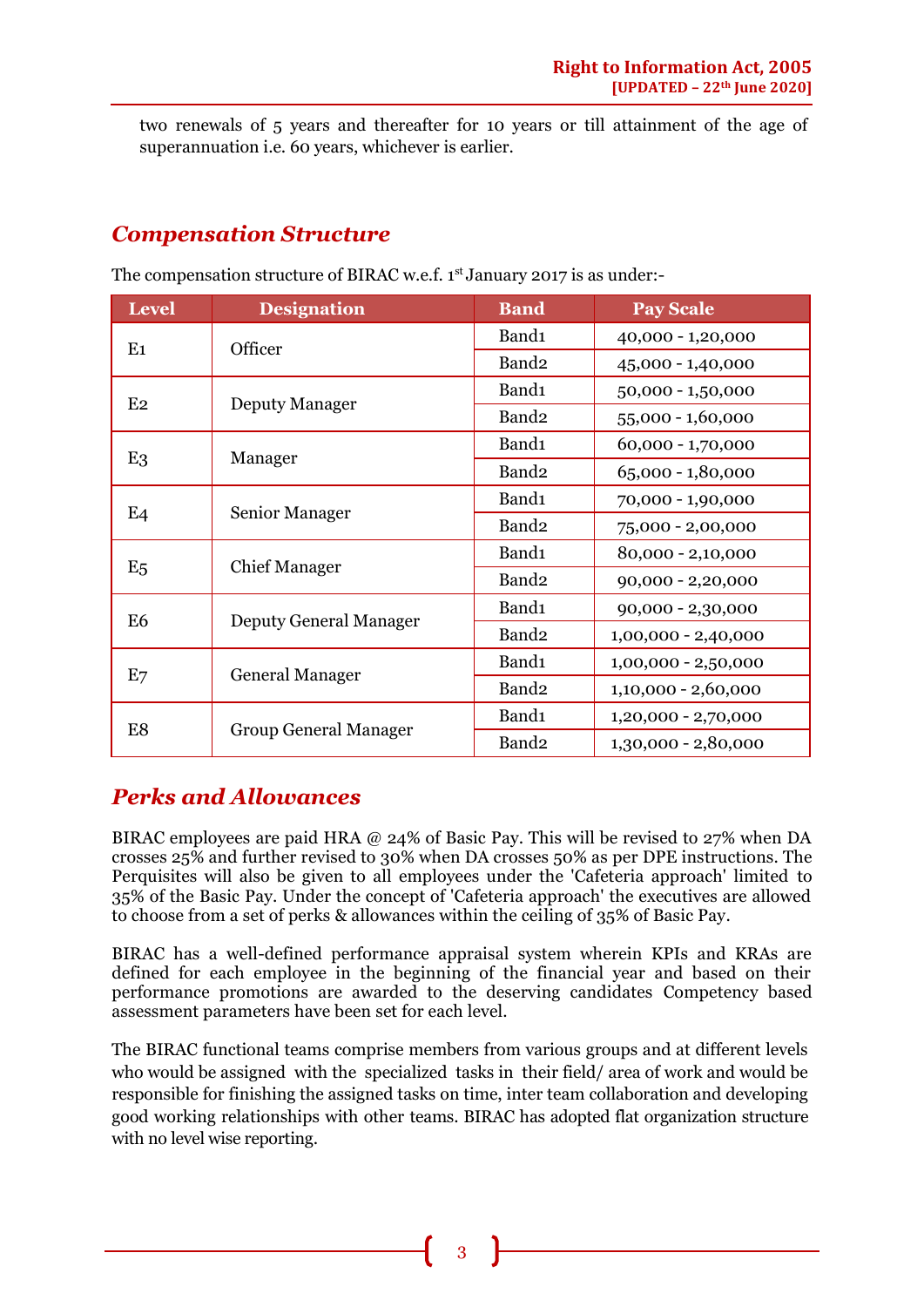## *Project Management Unit*

The core strength does not include the other need based/ project based units. In case, a need based Project Management unit has to be formed for larger partnerships, then a typical unit structure will be followed and the number of positions will be based on requirements. Such units may be a complete structure within itself encompassing a technical unit and finance and legal as its integral part. The units would be formed on a need based basis and the compensation offered to these people and the terms of contract would be decided by the management. The number of people to be appointed in these units would be based on requirements which would be worked out by BIRAC internally as and when need arises. The teams for these units would be contracted by BIRAC for the specific time period. The 'Contract for Service' candidates who would be appointed on a need basis or for specific project would be given a lump sum amount as a payment for their services to the organization.



#### **The organization structure of BIRAC is depicted in the diagram below.**

## *Board of Directors*

The Board of Directors of BIRAC consists of the following:

- 1. Dr. Renu Swarup, Secretary DBT & Chairperson
- 2. Ms. Anju Bhalla, Managing Director &JS(A)DST
- 3. Dr. Mohd. Aslam, Government Nominee Director

The Board is serviced by Ms. Kavita Anandani, Company Secretary.

4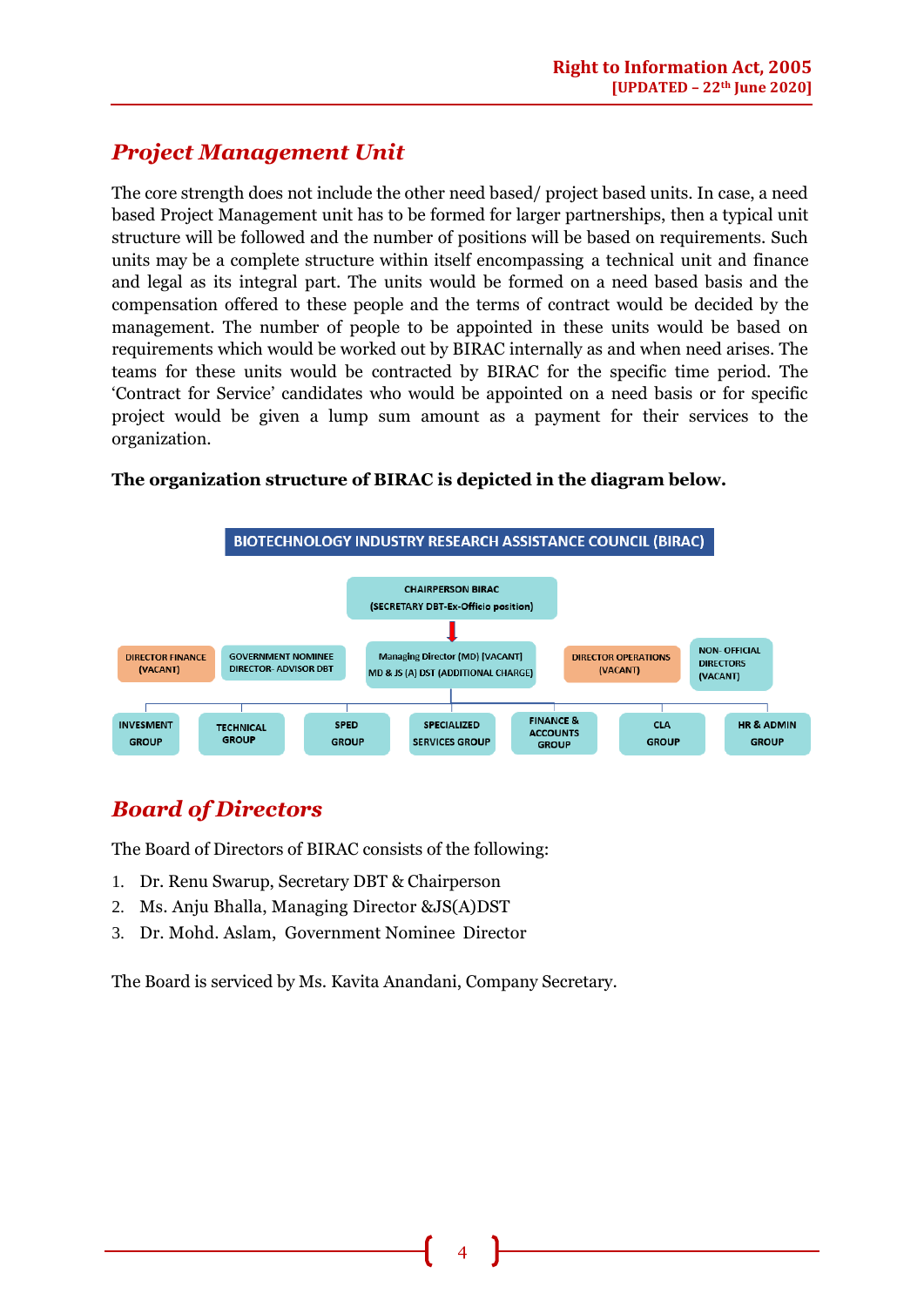**The Names of the Departments/Divisions and the Names & Designations of Employees are as under:-** 

| <b>DEPARTMENTS/</b><br><b>DIVISIONS</b>             | <b>NAME</b>                | <b>DESIGNATION</b>                                             |  |
|-----------------------------------------------------|----------------------------|----------------------------------------------------------------|--|
|                                                     | Dr. Sanjay Saxena          | <b>General Manager &amp; HoD - Investment</b>                  |  |
|                                                     | Ms. Sonia Gandhi           | <b>Chief Manager</b>                                           |  |
|                                                     | Dr. Sonali Tandon          | Senior Manager                                                 |  |
|                                                     | Dr. Artee                  | Senior Manager                                                 |  |
| <b>INVESTMENT</b>                                   | Dr. Poonam Singh           | Manager                                                        |  |
|                                                     | Dr. Prachi Kaushik         | Manager                                                        |  |
|                                                     | Dr. Nutan                  | Manager                                                        |  |
|                                                     | Ms. Mandvi Tiwari          | Deputy Manager                                                 |  |
|                                                     | Dr. P. K. S. Sarma         | <b>General Manager &amp; HoD - Technical</b>                   |  |
|                                                     | Dr. Shilpi Gupta           | <b>Chief Manager</b>                                           |  |
|                                                     | Dr. Amita Joshi            | <b>Chief Manager</b>                                           |  |
| <b>TECHNICAL</b>                                    | Dr. Dhiraj Kumar           | Senior Manager                                                 |  |
|                                                     | Dr. Aparna Sharma          | Senior Manager                                                 |  |
|                                                     | Dr. Prachi Agarwal         | Senior Manager                                                 |  |
|                                                     | Dr. Saishyam Narayanan     | Deputy Manager                                                 |  |
|                                                     | Dr. Yogesha M.             | Officer                                                        |  |
|                                                     | Dr. Vinita Jindal          | <b>Chief Manager</b>                                           |  |
| <b>SPECIALIZED</b><br><b>SERVICES</b>               | Mr. Amit Katiyar           | Senior Manager                                                 |  |
|                                                     | Ms. Rashmika Singh         | Officer                                                        |  |
|                                                     | Dr. Manish Diwan           | Deputy General Manager & HoD - SPED                            |  |
| <b>STRATEGIC</b>                                    | Dr. Shilpy Kochhar         | Senior Manager                                                 |  |
| <b>PARTNERSHIP &amp;</b><br><b>ENTREPRENEURSHIP</b> | Mr. Utkarsh Mathur         | Manager                                                        |  |
| <b>DEVELOPMENT</b>                                  | Dr. Chhaya Chauhan         | Manager                                                        |  |
| (SPED)                                              | Ms. Taranjeet Kaur         | Deputy Manager                                                 |  |
|                                                     | Ms. Poonam R. Bishnani     | Officer                                                        |  |
|                                                     | Ms. Lalitha Balakrishnan   | Deputy General Manager & HoD - F&A                             |  |
|                                                     | Ms. Bhawna Arora           | Senior Manager                                                 |  |
| <b>FINANCE &amp;</b>                                | Mr. Devatma Nand Varma     | Senior Manager                                                 |  |
| <b>ACCOUNTS</b>                                     | Mr. Shariq Suhail          | Deputy Manager                                                 |  |
|                                                     | Mr. Shashikant Vishwakarma | Finance & Account Officer                                      |  |
|                                                     | Mr. Ravinder Kumar         | Finance & Account Officer                                      |  |
|                                                     | Ms. Kavita Anandani        | <b>Company Secretary</b><br>Deputy General Manager & HoD - CLA |  |
| <b>LEGAL &amp; CORPORATE</b>                        | Ms. Jaya Sitaram           | Senior Manager Corporate Affairs                               |  |
| <b>AFFAIRS</b>                                      | Ms. Alka Sharma            | Legal Officer                                                  |  |
|                                                     | Mr. Amit Kumar             | Legal Officer                                                  |  |
|                                                     | Ms. Kirti Gupta            | Corporate Affairs Officer                                      |  |
|                                                     | <b>Ms. Nameeta Khare</b>   | <b>Deputy General Manager &amp;</b><br>HoD - HR & Admin        |  |
|                                                     | Mr. Nitin Bakshi           | Senior Manager                                                 |  |
| <b>HUMAN RESOURCE &amp;</b>                         | Mr. Amarnath Shukla        | Senior Manager                                                 |  |
| <b>ADMINISTRATION</b>                               | Ms. Kavita Sardana         | <b>Administrative Officer</b>                                  |  |
|                                                     | Ms. Vipul Kumar            | Officer                                                        |  |
|                                                     | Ms. Deepa Panth            | <b>Administrative Officer</b>                                  |  |